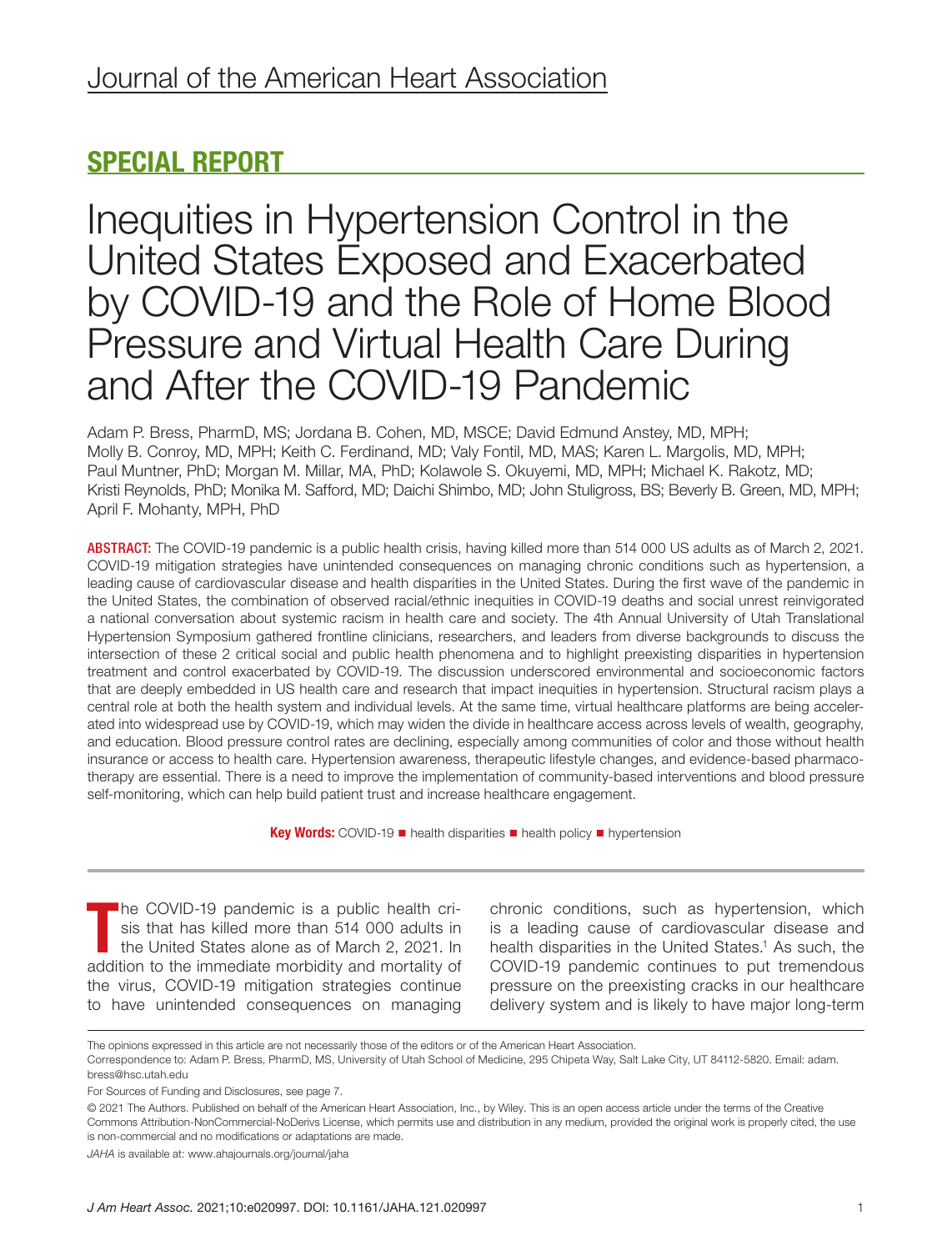## Nonstandard Abbreviations and Acronyms

**BRFSS** Behavioral Risk Factor Surveillance System

implications. In response to the social and public health phenomena occurring during the pandemic, the 4th Annual University of Utah Translational Hypertension Symposium gathered frontline clinicians and leaders from diverse backgrounds to discuss the intersection of preexisting inequities in hypertension treatment and control that were exposed and exacerbated by COVID-19, and the role of virtual health care and home blood pressure (BP) monitoring during and after the COVID-19 pandemic. The goal of this Primer Article is to provide an overview of the panelist discussion and to identify key areas in the domains of public health, clinical care, health policy, and implementation science to focus future work aimed at reducing existing disparities.

Most strikingly, while COVID-19 impacts everyone, not all are affected equally. In the United States, lowresourced communities, immigrant communities, and communities of color are being disproportionately impacted. For example, in Louisiana, Black individuals account for 70% of COVID-19 deaths despite making up only 30% of the population.2 In Washington state, Latinx people comprise 13% of the population but represent 44% of COVID-19 cases and 29% of COVID-19-related hospitalizations.3 In the first half of 2020, life expectancy decreased more significantly among non-Hispanic Black (2.7 years [74.7–72.0]) and Hispanic Americans (1.9 years [81.8–79.9]) compared with Non-Hispanic White Americans (0.8 years [81.8–79.9]).4

COVID-19 has accelerated virtual health care into the forefront of routine health care. Many virtual healthcare platforms rely on smartphones, computers, and high-speed internet access, all of which are not equally available to all patients and communities. For example, a recent analysis of the Behavioral Risk Factor Surveillance System (BRFSS) found that the prevalence of internet use was substantially lower among Black (62%) and Hispanic Americans (56%) compared with White Americans (77%) with hypertension or diabetes mellitus.<sup>5</sup> Some communities and health systems are well-situated to transition to virtual health care and have been able to develop and expand their infrastructure during this crisis.<sup>6</sup> However, many are not as fortunate. For example, patients without access to or who are not literate in using the technologies necessary for virtual health care may go without health care during the pandemic. Whether the transition to virtual health care

will alleviate or exacerbate existing disparities in healthcare access remains to be seen.

During the first wave (ie, March–June 2020) of the COVID-19 pandemic in the United States, outrage erupted across the nation in response to the killings of George Floyd, Ahmaud Arbery, Breonna Taylor, and countless other Brown and Black Americans. The combination of the observed racial/ethnic inequities in COVID-19 deaths and the widespread social unrest reinvigorated a national conversation about systemic racism in health care and society.

The 4th Annual University of Utah Translational Hypertension Symposium panel discussed the impacts of structural and institutional racism in the US healthcare system and its effects on health disparities before and during COVID-19. To inform the discussion and before the panel convened, we surveyed healthcare providers ( $n = 24$ ) who directly cared for patients with hypertension during the COVID-19 pandemic. Among respondents, 87% reported that routine inperson visits for hypertension were suspended, postponed, or rescheduled as virtual appointments. Two responses highlight the impacts of socioeconomic and access barriers to managing hypertension during the pandemic: (1) "Many patients lost their jobs and could not pay their phone bills, making virtual health care inaccessible … " and (2) "Clinics were shut down for several weeks, and many patients were lost to follow-up and still have not been able to be reached to reschedule them from March." These vignettes set the stage for our discussion.<sup>7,8</sup> We summarize the key themes and recommendations that emerged from the conversation.

## KEY THEMES THAT EMERGED FROM THE CONVERSATION

## COVID-19 Related Barriers to Hypertension and Vascular Care

Panelists consistently described a substantial or complete reduction of in-person outpatient visits for hypertension at their organizations in response to COVID-19, coupled with a rapid increase in virtual visits. Many patients did not have access to validated home BP monitors when clinics were shut down. Low access to validated home BP monitors is disturbing but not surprising. A recent report from the Lancet Commission on Hypertension found that, out of the 3000 commercially available BP-measuring devices on the market, only 15% are validated.<sup>9</sup> Home BP monitoring is a highly reliable approach that can improve patient engagement in their own care.<sup>10-13</sup>

There was also a marked decrease in acute visits for myocardial infarction (16.3 versus 4.0 per week), strokes (14.7 versus 7.0 per week), and heart failure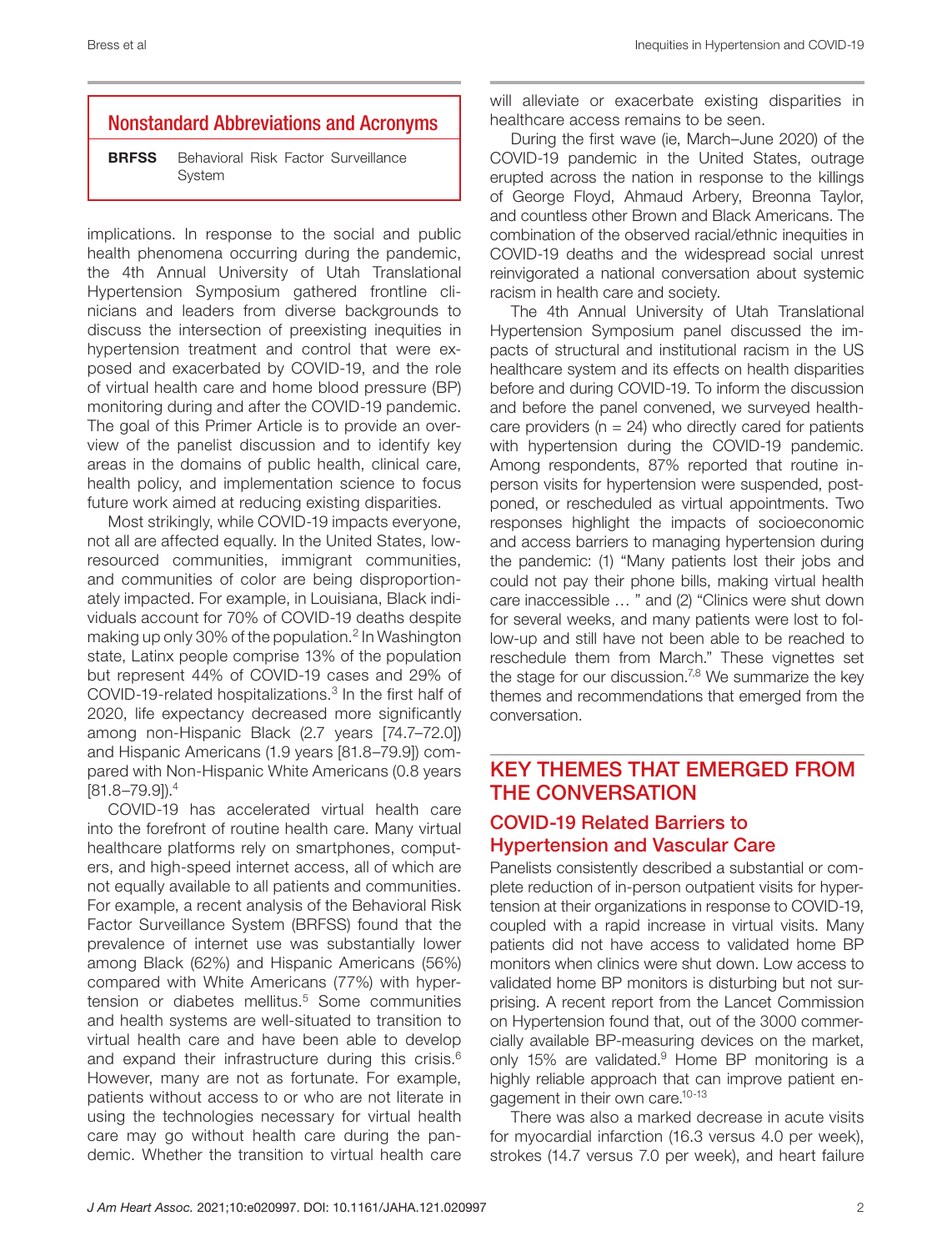(25.6 versus 9.0 per week), followed by an increase in out-of-hospital deaths by 20%.14,15 The decrease in cardiac hospitalizations was likely because of patients sequestering at home rather than risking real or perceived potential exposure to COVID-19 by presenting to the hospital. Reflecting the experiences of the panelists, an analysis of 4 hospitals in the New York University Langone Health System showed a substantial decrease in total (51.1 versus 25.3 per week) and heart failure hospitalizations (25.6 versus 9.0 per week) from March to May 2020.15 Another analysis of a nationally representative sample of US hospitalizations found a 20% decline in non-COVID-19 hospitalizations early in the pandemic (February–April 2020) that only rebounded to 16% below pre-pandemic levels by early July 2020 (Figure 1).16 Non-COVID-19 related hospitalizations were substantially lower for patients residing in majority-Hispanic neighborhoods (32% below pre-pandemic levels) and remained well below pre-pandemic levels for myocardial infarction (22%). The observed rebound in non-COVID-19 related hospitalizations is consistent with the panelists' reported expectations that providers will be seeing a surge in hospitalizations for exacerbations of chronic conditions in the months to come caused by the manifestation of uncontrolled risk factors. Furthermore, the decrease in acute visits seemed to translate to an increase in out-of-hospital deaths. A systematic review and meta-analysis of ten studies reporting data from 35 379 out-of-hospital cardiac arrests reported a 120% increase in arrests and a 33% higher mortality rate among arrests that occurred after the start of the pandemic compared with before the pandemic.<sup>17</sup>

The panelists discussed how COVID-19 is transforming healthcare delivery in the United States by rapidly increasing virtual healthcare visits and other telehealth and virtual strategies. A nationally representative audit of outpatient practices in the United States found that new outpatient visits (both in-person and virtual) for managing hypertension decreased by 39% from Q2 2020 compared with pre-pandemic (2018/2019).18 Virtual healthcare visits in the Veterans Health Administration early in the pandemic grew from 1739 per day (March 11) to 11 406 per day (April 22), a 556% increase, and the majority of these were first-time virtual visits for Veterans.19 In-person visits declined by 81% (57 296 to 10 931 per day) during this time period. An analysis of the OptumLabs Data Warehouse from January 1, 2020 to June 16, 2020 showed that telemedicine visits increased 17-fold (ie, 0.8 to 17.8 visits per 1000 enrollees), while in-person visits dropped by 30% (102.7 to 76.3 visits per 1000 enrollees).20 The evidence clearly shows that COVID-19 caused a rapid increase in virtual healthcare utilization in the United States.

## Exacerbation of Inequities in Hypertension Care During COVID-19

The panelists highlighted how COVID-19 is exacerbating preexisting disparities in hypertension treatment and control in the United States. The panelists discussed recent data showing declining BP control rates overall and to a greater extent in people of color.<sup>21</sup> The effects of health insurance and access to health care on BP control in the United States were a key theme. In a recent JAMA report, BP control rates in 2017–2018 (defined as systolic BP/diastolic BP <140/90 mm Hg)



### Figure 1. Average percent reduction in total and non-COVID-19-related hospitalizations in the United States from Feb to July in 2019 to 2020.

This line graph shows the percentage reduction in each week relative to the average weekly admissions during February 2nd to 8th of the year in question. Data are shown for total hospital admissions in the year 2019 (blue line), as well as total (yellow line) and non-COVID-19 related admissions (red line) in the year 2020. The source of the data is the Sound Physicians hospital admissions: [https://soundphysicians.com/](https://soundphysicians.com/hospitals/) [hospitals/.](https://soundphysicians.com/hospitals/) Adapted with permission from Birkmeyer et al<sup>16</sup>, ©2020, PROJECT HOPE.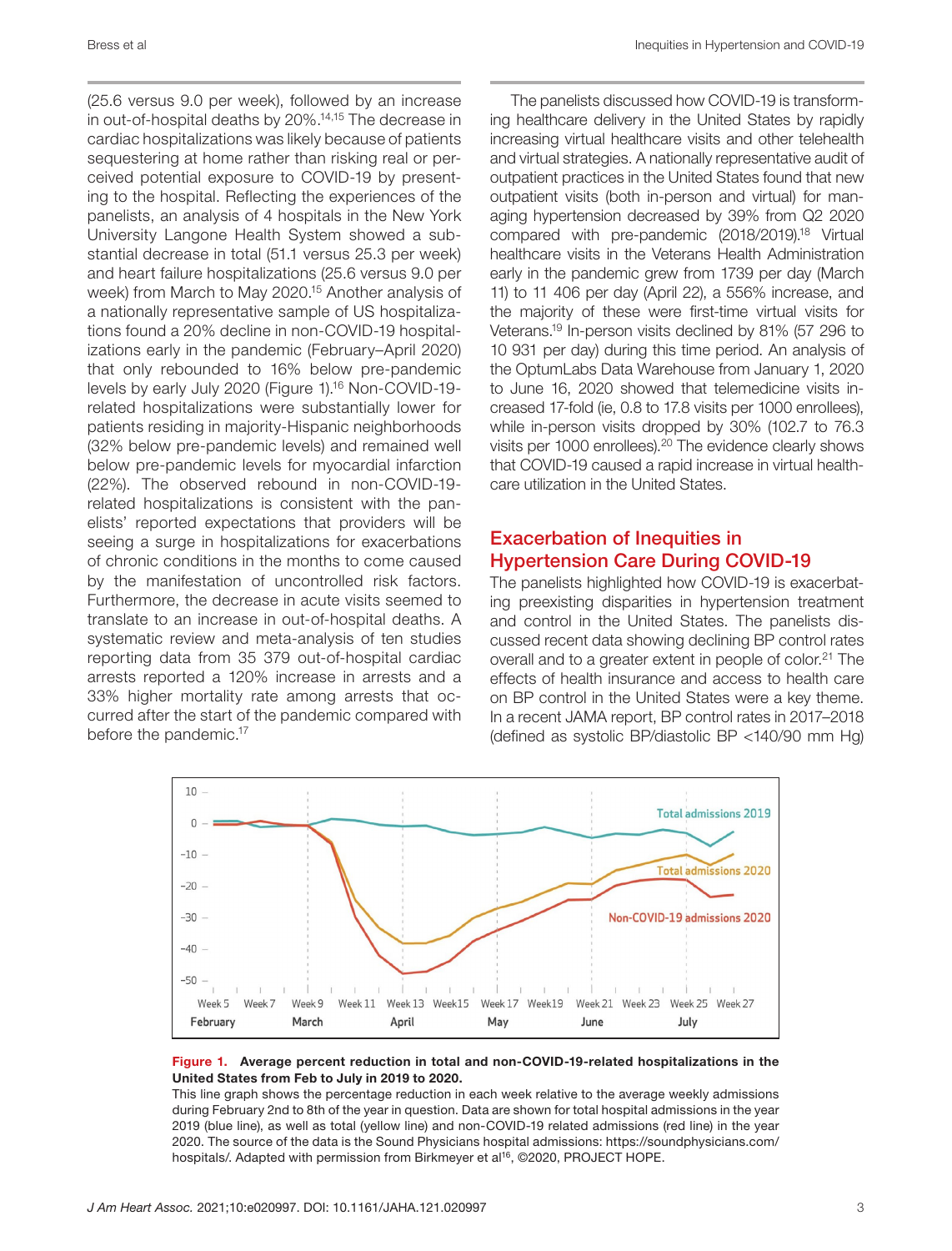Bress et al **Inequities in Hypertension and COVID-19** Inequities in Hypertension and COVID-19

were only 8% among those who did not report seeing a healthcare provider in the past 12 months versus 47% for those who did.<sup>21</sup> Control rates among the uninsured were 22% compared with 40–46% among those with some form of health insurance. Additionally, Black individuals were 12% less likely to have controlled BP than White individuals in 2018.21

Although virtual health care, self-monitoring of BP, and other technologies hold great promise in improving BP control, as with every new technology, they can also exacerbate inequities. Some of the key challenges raised were unequal access to high-speed internet and other necessary technologies, even in younger generations, and unequal digital literacy, even in basic tasks such as "opening a file or highlighting text." In 2012, the US Department of Education reported that 89% of White, compared with 78% of Black and 65% of Hispanic, adults were digitally literate.<sup>22</sup> Additional challenges include unequal access to validated home BP monitoring devices and whether technology users can fully commit the time and resources (eg, optimizing audio/video and internet speed) to communicate effectively.

Equitable access to high-speed internet was a key focus, as hypertension disproportionally afflicts communities of color, who are also reported to have lower rates of healthcare literacy and less access to the resources needed for virtual health care.<sup>23</sup> Substantial disparities exist in internet access by race among adults with diabetes mellitus or hypertension.<sup>5</sup> For example, there are substantial differences in the prevalence of internet access by race, with a lower prevalence of internet use among Black (62%) and Hispanic Americans (56%) compared with White Americans (77%).

### Patient-Level Factors Contributing to Inadequate BP Control

A key theme was the fundamental importance of adherence to the recommended therapeutic lifestyle modifications and pharmacotherapy. There are multiple reasons for poor adherence, including: (1) limited access to healthcare facilities and out-of-pocket medication cost, and lack of physical activity opportunities or access to healthy foods; (2) low health literacy (ie, lack of understanding of the benefits of antihypertensive medications and lifestyle modifications); and (3) distrust of the healthcare system. Multiple studies show associations between patients' trust in their provider and their adherence, healthcare utilization, and quality of communication with their provider.<sup>24-26</sup> However, historical atrocities and years of institutional racism have reduced trust among Black patients and other minorities of color in the healthcare system, and this has been exacerbated by an inadequate representation of racial/ethnic minority participants in clinical trials and as healthcare providers.<sup>27</sup> While patient distrust affects many aspects of chronic care, it is most recently and troublingly manifesting as high levels of mistrust of COVID-19 vaccines among Black Americans.28

## Provider-Level Factors Contributing to Inequities in BP Control

The panel also discussed the role of provider-level factors in perpetuating disparities in hypertension care. Providers have biases, clinical and cultural uncertainty, beliefs, and stereotypes about minority patients that may translate into differences in quality of care and clinical inertia.29,30 A study of 543 family and internal medicine physicians (70% White and 6% Black) found a strong implicit preference for White over Black patients.29 The study found that providers' biases about the medical cooperativeness of Black versus White patients may have affected treatment decisions.<sup>29</sup> Clinical inertia, defined as clinicians' failure to initiate or intensify antihypertensive therapy when BP goals are unmet, was discussed as a key driver to inadequate BP treatment and control rates. In some analyses, when meeting with a patient with hypertension, providers increase antihypertensive medication in only 13% of visits.<sup>31</sup> An analysis by Bellows et al. found that, out of the multiple interventions to achieve BP control, medication intensification was the most impactful.<sup>32</sup>

## NEXT STEPS TO MAKE PROGRESS

The panel discussed what must be done to improve healthcare access and "meet patients where they are." Implementation of proven and effective patientcentered strategies (such as team-based and protocolized care with pharmacists and nurses, as well as home BP monitoring) are needed.<sup>33,34</sup> The impressive results of the BARBER trial were discussed. In a cluster-randomized design, the BARBER trial randomly assigned 78 Los Angeles County predominantly Black barbershops and 319 Black male patients to 1 of 2 interventions: (1) a clinical pharmacist-led intervention, in which Black barbers encouraged patrons with uncontrolled hypertension to meet with specialty-trained clinical pharmacists who initiated, monitored, and intensified antihypertensive medication therapy, or (2) an active-control approach, where barbers encouraged lifestyle modification and doctor appointments only to manage hypertension. The barbershops assigned to the clinical pharmacist-led intervention resulted in a 21.6 mm Hg greater reduction in systolic BP (−27.0 versus −9.3 mm Hg) and a 51.9 percentage point increase (63.6% versus 11.7%) in BP control (defined as systolic/diastolic BP <130/80 mm Hg) at 6 months follow-up compared with the barbershops assigned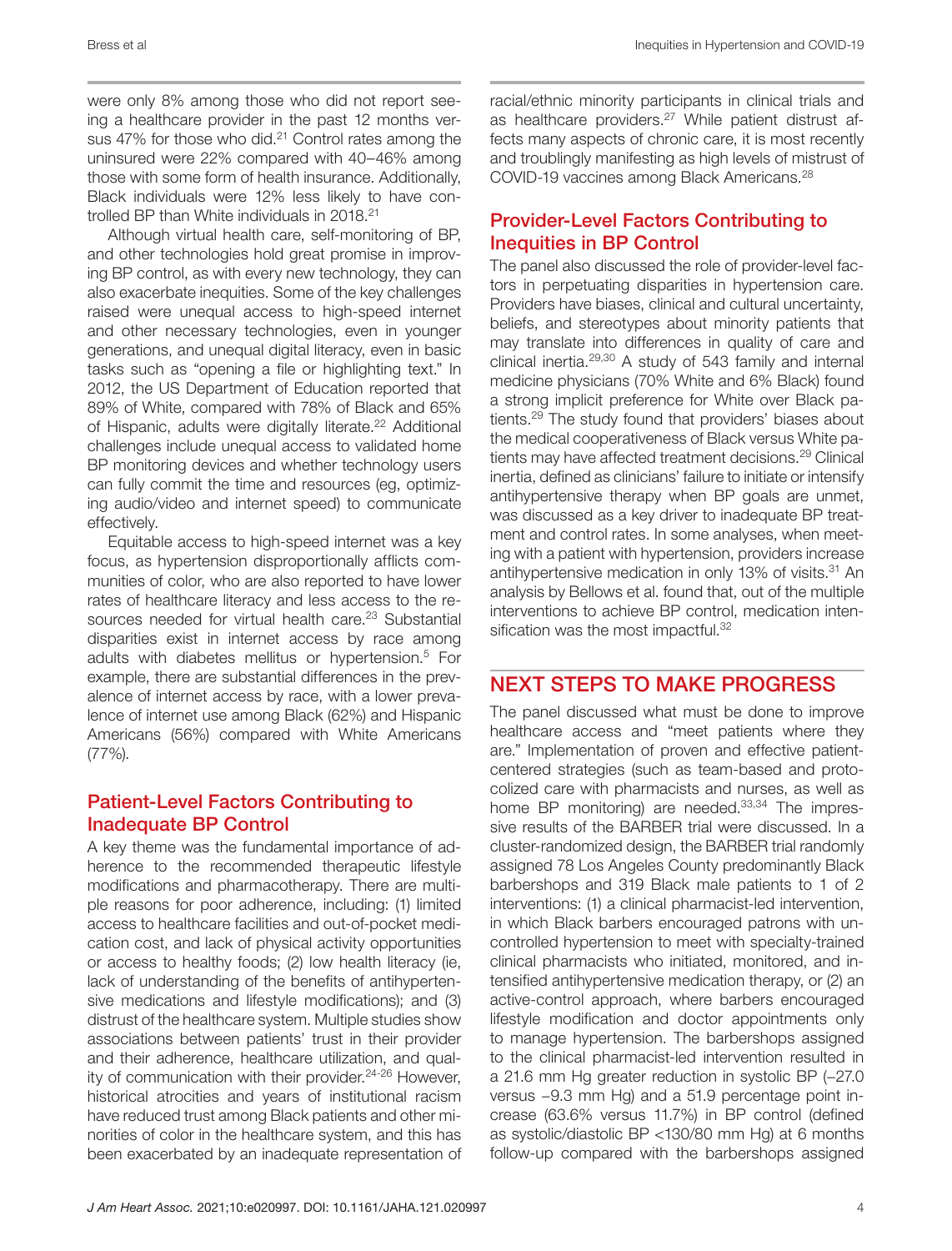Bress et al **Inequities in Hypertension and COVID-19** Inequities in Hypertension and COVID-19

the control intervention. The BP reductions with the clinical pharmacist-led intervention were sustained at 12-months follow-up and were determined to be highly cost-effective over ten years.35,36

The panel discussed that the critical components of the intervention driving the BARBER trial's success were likely 2-fold.<sup>37</sup> The first critical component was the trusted environment/business embedded within the community (ie, Black barbershops) that the intervention took place within. The second critical part was that the intervention was delivered via team-based care with specifically trained hypertension clinical pharmacists initiating, titrating, and monitoring antihypertensive medication for efficacy and safety at the point of care within the trusted Black barbershop environment. The panel emphasized that we need to design, test, and scale *more* interventions like the one studied in the BARBER trial, specific to Black and other racial/ ethnic minority Americans' unique social context and lived experiences. Focused interventions are critical to addressing hypertension in the context of structural racism and societal inequity. However, critical gaps remain. A recent analysis of ClinicalTrials.gov found that, out of all the hypertension trials registered in ClinicalTrials.gov, only 5.4% reported enrolling exclusively Black adults, suggesting that few interventions are currently being designed and tested specifically for Black Americans.38 Greater awareness by funding agencies and trial sponsors, with increased investment in clinical trials designed to test interventions that address and account for the unique social and healthcare context and inequities specific to communities of color, will help address the additive risk of hypertension faced by these groups. We must increase the pipeline of trialists and implementation scientists from backgrounds underrepresented in medicine. There is a disproportionately low proportion of underrepresented minorities in medical schools and as faculty in research 1 (R1) universities.39,40 There needs to be increased funding for investigators from diverse backgrounds to improve the quality, number, design, and conduct of trials addressing hypertension in diverse communities.41

The panel underscored that we must better use antihypertensive medications and work to overcome clinician inertia. There should be an increase in the use of 2 and 3 drug fixed-dose combinations and, for resistant hypertension, the preferred 4th agent of a mineralocorticoid-receptor antagonist (ie, spironolactone or eplerenone).42,43 To do so, we must invest in increasing the implementation of and providing greater access to proven highly effective team-based care models for hypertension.32,33 We have a steep climb ahead. A recent report found that 40% of patients with uncontrolled hypertension are only taking one antihypertensive medication.<sup>44</sup> An analysis of Medicare beneficiaries found that a substantial proportion of

older US adults who initiate antihypertensive medications do so with non-guideline-recommended classes of medication.45 Among Black individuals with resistant hypertension, only 5.9% were taking the recommended thiazide-like diuretic, and only 9.8% were taking a mineralocorticoid receptor antagonist, which is the preferred 4th agent for resistant hypertension.46 Interventions, such as behavioral economics (eg, defaults and nudges), $47$  are needed to encourage providers to appropriately prescribe higher quality antihypertensive medication and to improve adherence.

We must increase adherence to therapeutic lifestyle changes and antihypertensive medications. The American College of Preventive Medicine has released "Keep It Simple" recommendations to improve adherence.<sup>48</sup> Use once-daily regimens and, if possible, decrease pill burden using fixed-dosed combination products, which have been shown to increase medication adherence.<sup>49</sup> Cost is often perceived as a barrier to fixed-dose combination use; however, there are currently 33 fixed-dose antihypertensive combination products available in the United States, most of which are available at less than the sum of the individual free equivalent medications.<sup>50</sup> We must impart knowledge to every patient. An empowered patient is knowledgeable about his or her condition. Healthcare providers must address patients' beliefs, behaviors, and goals in a culturally sensitive manner. Cultural competence and diversity training for providers can effectively promote culturally sensitive approaches to addressing patients' needs.51 We also must overcome communication and trust barriers by engaging patients and their communities in all stages of intervention development and implementation.52,53 Restoring trust is difficult because many historical atrocities (like the Tuskegee syphilis study and more recent ethical violations in research) have led to the public's distrust in health care and research.54

We must ensure the rising tide of virtual health care lifts all boats. The panel discussed how the most significant potential for impact is at the healthcare system and policy level. Providing greater and easier access to higher quality and more affordable health care for all Americans is essential and should be a national priority. Universal health care is a *sine qua non* to reduce health inequities. As a first step, expanding the Affordable Care Act should be a national priority. The large disparities in BP control rates among those with and without health insurance and those with and without a regular healthcare provider are unacceptable.<sup>21</sup> Patients without insurance or a regular healthcare provider often obtain their care in the emergency department after irreversible hypertension-related end-organ damage has already occurred. Payers covering home BP monitors will remove important financial barriers to achieving BP control.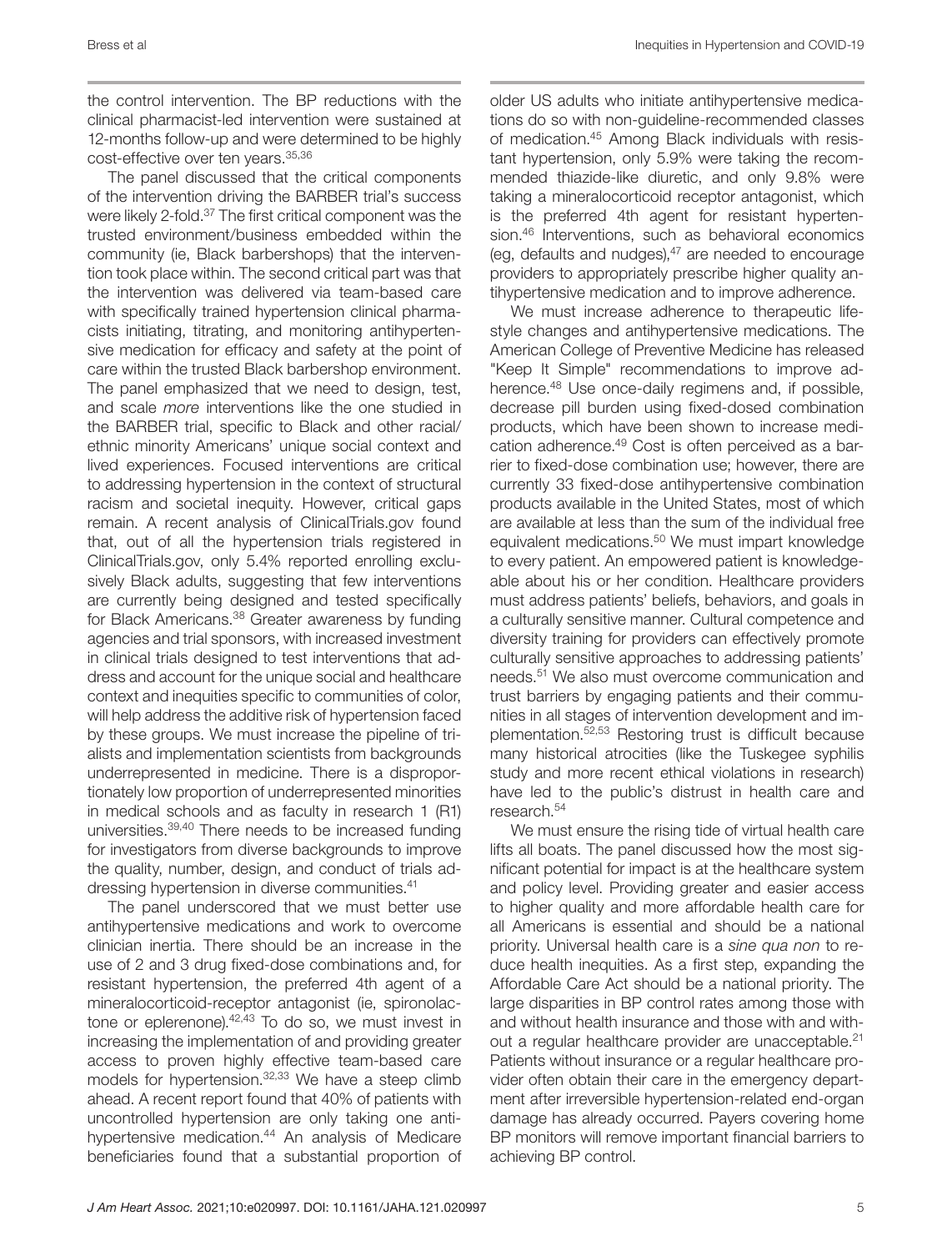Medicare and select commercial plans partially reimburse providers for the interpretation of home BP monitoring with or without co-pays.<sup>55-57</sup> At this time, most insurers do not cover the cost of purchasing home BP monitors; some federally qualified health centers have implemented programs where they loan home BP monitors to patients, but this is not widespread. As the cost of home BP monitors decreases and as more data suggest that reimbursement of home BP monitoring is cost beneficial from the insurer's perspective, there will be greater incentive to broaden coverage eligibility. In the meantime, clinicians should provide patients who are interested in purchasing home BP monitors with resources on selecting validated BP monitors (eg, <https://www.validatebp.org>) and on how to use them correctly.58-60 Given the known benefits of home BP monitoring, particularly when paired with team-based care led by a pharmacist, universal coverage of home BP monitors and hypertension care by ancillary providers could markedly decrease hypertension care and outcome inequities". 33,61,62

Another important step is to carefully design implementation studies to identify the best approaches for translating evidence into practice and to ensure that approaches are adapted (if needed) scaled up, and sustained over time.<sup>63</sup> Implementation science is needed to systematically evaluate and determine the essential components of a particular multi-faceted evidence-based intervention (like the one tested in the BARBER trial) so that they can be tailored to the unique needs of a healthcare setting and patient population and to facilitate their uptake.

In summary, COVID-19 has exacerbated the preexisting inequities in hypertension management and control in the United States. Virtual health care is now in widespread use because of COVID-19, and this may widen the divide in healthcare access across race/ ethnicity, wealth, geography, and education levels. Structural racism plays a large role at both the healthcare system and the individual level. BP control rates are declining, especially among communities of color and those without access to health care or health insurance.<sup>21</sup> Disparities in hypertension treatment and control are caused by a combination of interconnected and inter-related factors, including individual patient factors, family and social support, healthcare providers and team-based care, healthcare organization and practice settings, local communities, and state and



### Figure 2. Multilevel influences on disparities in hypertension prevention and control.

In October 2020, The Surgeon General's Call to Action to Control Hypertension<sup>64</sup> outlined 3 goals to improve<sup>65</sup> hypertension control across the United States, and each goal is supported by strategies to achieve success: (1) Make hypertension control a national priority, (2) Ensure that the places where people live, learn, work, and play support hypertension control, and (3) Optimize patient care for hypertension. The document also highlighted a framework for how a confluence of multiple inter-connected and inter-related factors at multiple levels contribute to disparities in hypertension, including individual patient factors, family and social support, healthcare providers and team-based care, healthcare organization and practice settings, local communities, and state and national health policies. Adapted with permission from Mueller et al.<sup>64</sup>, ©2015, Oxford University Press.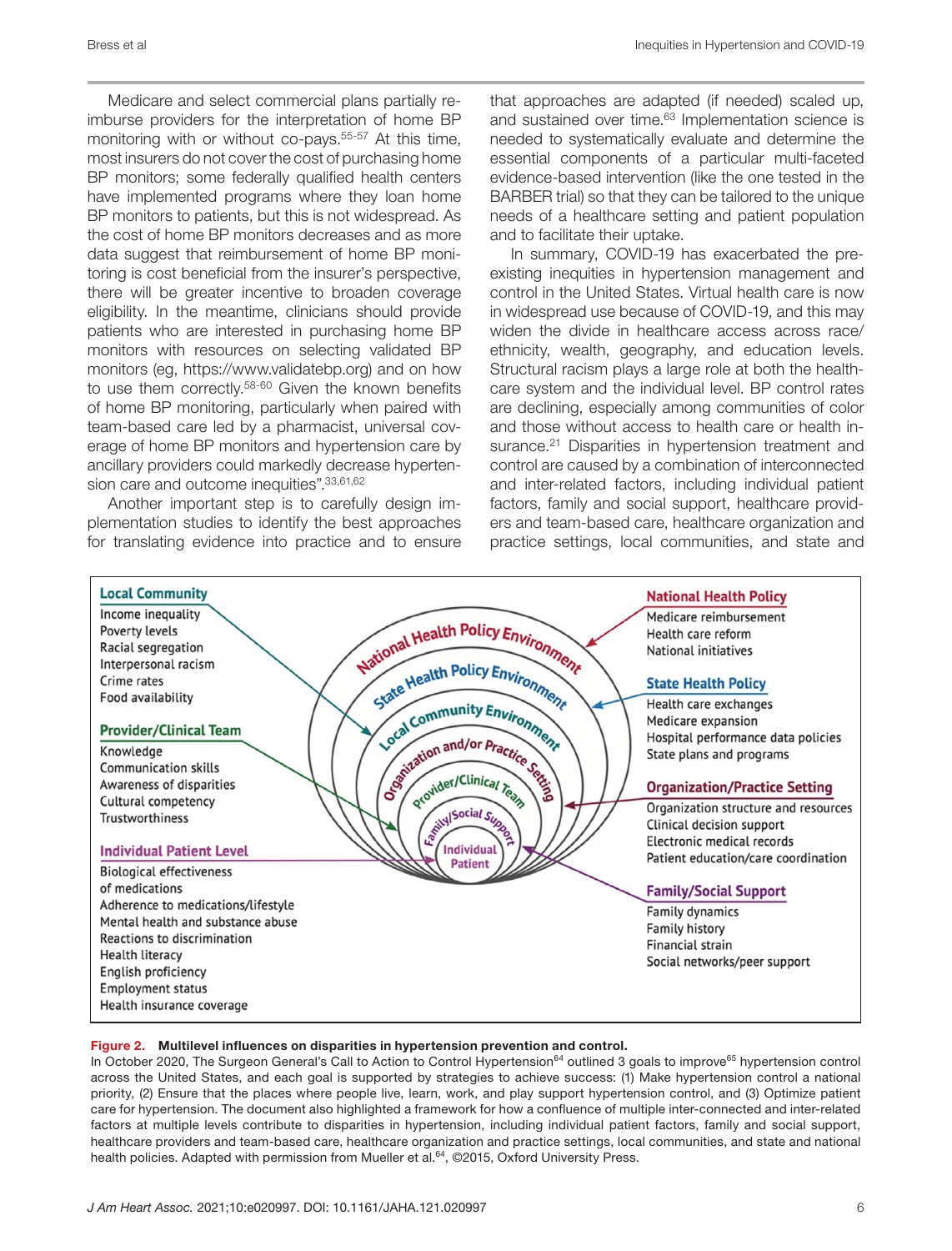Bress et al **Inequities in Hypertension and COVID-19** Inequities in Hypertension and COVID-19

national health policies (Figure 2). Many of these factors are driven by the built-in structural inequalities that are part of our society and the healthcare industry's landscape in the United States. Therapeutic lifestyle change is essential yet challenging in the current social and economic conditions facing many communities of color. We also need to improve the implementation of evidence-based pharmacotherapy, and selfmonitoring BP can help patients become partners in their own care. COVID-19 did not create these disparities but instead worsened many long-standing, unacceptable inequities in the United States. Race and ethnic group-specific efficacy, patient and community engagement, and implementation studies are needed to ensure that the transition to virtual health care does not leave behind disadvantaged groups. We end with a call to action for readers to commit to implementing the above-mentioned items to close these gaps.

### ARTICLE INFORMATION

Received January 22, 2021; accepted March 16, 2021.

### Affiliations

Department of Population Health Sciences, Division of Health System Innovation and Research, University of Utah School of Medicine, Salt Lake City, UT (A.P.B.); Department of Medicine, Renal-Electrolyte and Hypertension Division, Perelman School of Medicine at the University of Pennsylvania, Philadelphia, PA (J.B.C.); Department of Biostatistics, Epidemiology, and Informatics, Perelman School of Medicine, University of Pennsylvania, Philadelphia, PA (J.B.C.); Division of Cardiology, Department of Medicine, Columbia University Medical Center, New York, NY (D.E.A., D.S.); Division of General Internal Medicine, Department of Internal Medicine, University of Utah School of Medicine, Salt Lake City, UT (M.B.C., M.M.M., A.F.M.); Tulane University School of Medicine, New Orleans, LA (K.C.F.); Division of General Internal Medicine, Department of Medicine (V.F.); and Center for Vulnerable Populations (V.F.), Zuckerberg San Francisco General Hospital, San Francisco, CA; HealthPartners Institute, Minneapolis, MN (K.L.M.); Department of Epidemiology, School of Public Health, University of Alabama at Birmingham, Birmingham, AL (P.M.); Department of Family & Preventive Medicine, University of Utah School of Medicine, Salt Lake City, UT (K.S.O.); American Medical Association, Chicago, IL (M.K.R.); Department of Research & Evaluation, Kaiser Permanente Southern California, Pasadena, CA, Pasadena, CA (K.R.); Kaiser Permanente Bernard J. Tyson School of Medicine, Pasadena, CA (K.R.); Department of Medicine, Joan and Sanford I Weill Medical College of Cornell University, New York, NY (M.M.S.); Utah Department of Health, Salt Lake City, UT (J.S.); Kaiser Permanente Washington Health Research Institute, Seattle, WA (B.B.G.); and Informatics, Decision-Enhancement, and Analytic Sciences Center (IDEAS), VA Salt Lake City Health Care System, Salt Lake City, UT (A.F.M.).

### Acknowledgments

The content is solely the responsibility of the authors and does not necessarily represent the official views of the National Heart, Lung, and Blood Institute, the National Institutes of Health, the US government, or the American Medical Association.

### Sources of Funding

Dr Bress is supported by grant number K01HL133468 from the National Heart, Lung, and Blood Institute. Dr Cohen is supported by grant number K23HL133843 from the National Heart, Lung, and Blood Institute. Dr Mohanty is supported by the Veterans Health Administration-Office of Health Services Research and Development, Career Development Award (IK2HX002609).

### **Disclosures**

None.

### **REFERENCES**

- 1. Clark D, Colantonio LD, Min Y-I, Hall ME, Zhao H, Mentz RJ, Shimbo D, Ogedegbe G, Howard G, Levitan EB, et al. Population-attributable risk for cardiovascular disease associated with hypertension in black adults. *JAMA Cardiol*. 2019;4:1194–1202. DOI: [10.1001/jamacardio.2019.3773](https://doi.org/10.1001/jamacardio.2019.3773).
- 2. Yancy CW. COVID-19 and African Americans. *JAMA*. 2020;323:1891– 1892. DOI: [10.1001/jama.2020.6548.](https://doi.org/10.1001/jama.2020.6548)
- 3. Baquero B, Gonzalez C, Ramirez M, Chavez Santos E, Ornelas IJ. Understanding and addressing latinx COVID-19 disparities in Washington State. *Health Educ Behav*. 2020;47:845–849. DOI: [10.1177/1090198120963099.](https://doi.org/10.1177/1090198120963099)
- 4. Arias E, Tejada-Vera B, Ahmad F. Provisional life expectancy estimates for January through June, 2020.
- 5. Jain V, Al Rifai M, Lee MT, Kalra A, Petersen LA, Vaughan EM, Wong ND, Ballantyne CM, Virani SS. Racial and geographic disparities in internet use in the US among patients with hypertension or diabetes: implications for telehealth in the era of coronavirus disease 2019. *Diabetes Care*. 2021;44:e15–e17. DOI: [10.2337/dc20-2016](https://doi.org/10.2337/dc20-2016).
- 6. Robinson J, Borgo L, Fennell K, Funahashi TT. The Covid-19 pandemic accelerates the transition to virtual care. *NEJM Catalyst Innov Care Delivery*. 2020;1. [https://catalyst.nejm.org/doi/full/10.1056/](https://catalyst.nejm.org/doi/full/10.1056/CAT.20.0399) [CAT.20.0399](https://catalyst.nejm.org/doi/full/10.1056/CAT.20.0399).
- 7. The Positive Effects of Aging [Video]. YouTube. [https://youtu.be/MASav](https://youtu.be/MASavZgwXJ8) [ZgwXJ8.](https://youtu.be/MASavZgwXJ8) Published April 9, 2015. Accessed December 12, 2015.
- The 4th Annual University of Utah Translational Hypertension Symposium [Video]. YouTube. [https://www.youtube.com/watch](https://www.youtube.com/watch?v=6eXrQMpv89c) [?v=6eXrQMpv89c.](https://www.youtube.com/watch?v=6eXrQMpv89c) Published October 8, 2020. Accessed December 8, 2020.
- 9. Sharman JE, O'Brien E, Alpert B, Schutte AE, Delles C, Hecht Olsen M, Asmar R, Atkins N, Barbosa E, Calhoun D, et al. Lancet Commission on Hypertension group position statement on the global improvement of accuracy standards for devices that measure blood pressure. *J Hypertens*. 2020;38:21–29. DOI: [10.1097/HJH.0000000000002246.](https://doi.org/10.1097/HJH.0000000000002246)
- 10. Schwartz JE, Muntner P, Kronish IM, Burg MM, Pickering TG, Bigger JT, Shimbo D. Reliability of office, home, and ambulatory blood pressure measurements and correlation with left ventricular mass. *J Am Coll Cardiol*. 2020;76:2911–2922. DOI: [10.1016/j.jacc.2020.10.039](https://doi.org/10.1016/j.jacc.2020.10.039).
- 11. McManus RJ, Mant J, Haque MS, Bray EP, Bryan S, Greenfield SM, Jones MI, Jowett S, Little P, Penaloza C, et al. Effect of self-monitoring and medication self-titration on systolic blood pressure in hypertensive patients at high risk of cardiovascular disease: the TASMIN-SR randomized clinical trial. *JAMA*. 2014;312:799–808. DOI: [10.1001/](https://doi.org/10.1001/jama.2014.10057) [jama.2014.10057](https://doi.org/10.1001/jama.2014.10057).
- 12. Jones MI, Greenfield SM, Bray EP, Baral-Grant S, Hobbs FDR, Holder R, Little P, Mant J, Virdee SK, Williams B, et al. Patients' experiences of self-monitoring blood pressure and self-titration of medication: the TASMINH2 trial qualitative study. *Br J Gen Pract*. 2012;62:e135–e142. DOI: [10.3399/bjgp12X625201](https://doi.org/10.3399/bjgp12X625201).
- 13. McManus RJ, Mant J, Franssen M, Nickless A, Schwartz C, Hodgkinson J, Bradburn P, Farmer A, Grant S, Greenfield SM, et al. Efficacy of selfmonitored blood pressure, with or without telemonitoring, for titration of antihypertensive medication (TASMINH4): an unmasked randomised controlled trial. *Lancet*. 2018;391:949–959. DOI: [10.1016/S0140](https://doi.org/10.1016/S0140-6736(18)30309-X) [-6736\(18\)30309-X](https://doi.org/10.1016/S0140-6736(18)30309-X).
- 14. Woolf SH, Chapman DA, Sabo RT, Weinberger DM, Hill L, Taylor DDH. Excess deaths from COVID-19 and other causes, March-July 2020. *JAMA*. 2020;324:1562–1564. DOI: [10.1001/jama.2020.19545](https://doi.org/10.1001/jama.2020.19545).
- 15. Blecker S, Jones SA, Petrilli CM, Admon AJ, Weerahandi H, Francois F, Horwitz LI. Hospitalizations for chronic disease and acute conditions in the time of COVID-19. *JAMA Intern Med*. 2021;181:269–271. DOI: [10.1001/jamainternmed.2020.3978.](https://doi.org/10.1001/jamainternmed.2020.3978)
- 16. Birkmeyer JD, Barnato A, Birkmeyer N, Bessler R, Skinner J. The impact of the COVID-19 pandemic on hospital admissions in the United States: study examines trends in US hospital admissions during the COVID-19 pandemic. *Health Aff*. 2020;39:2010–2017. DOI: [10.1377/](https://doi.org/10.1377/hlthaff.2020.00980) [hlthaff.2020.00980.](https://doi.org/10.1377/hlthaff.2020.00980)
- 17. Lim ZJ, Ponnapa Reddy M, Afroz A, Billah B, Shekar K, Subramaniam A. Incidence and outcome of out-of-hospital cardiac arrests in the COVID-19 era: a systematic review and meta-analysis. *Resuscitation*. 2020;157:248–258. DOI: [10.1016/j.resuscitation.2020.10.025.](https://doi.org/10.1016/j.resuscitation.2020.10.025)
- 18. Alexander GC, Tajanlangit M, Heyward J, Mansour O, Qato DM, Stafford RS. Use and content of primary care office-based vs telemedicine care visits during the COVID-19 pandemic in the US.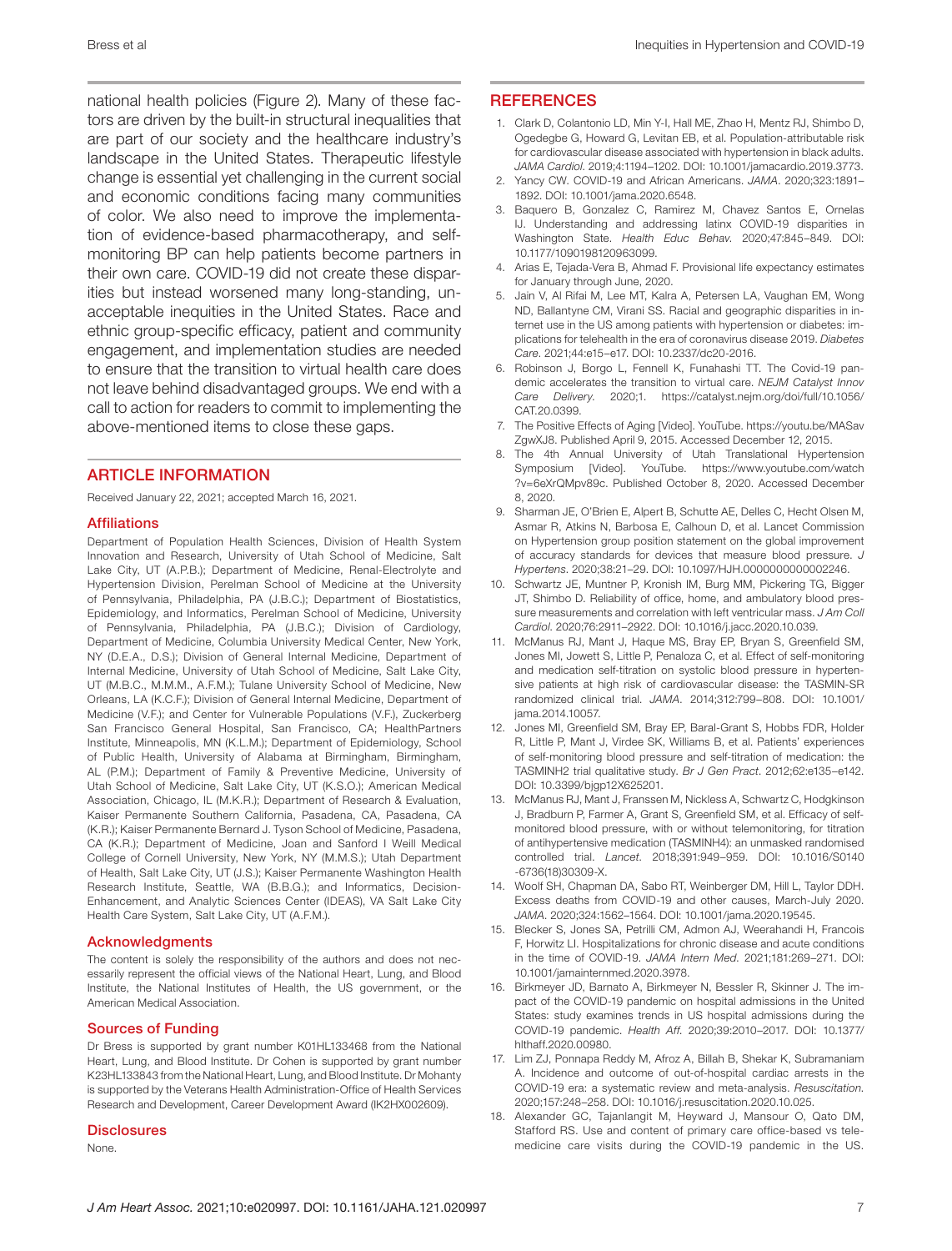*JAMA Network Open*. 2020;3:e2021476. [10.1001/jamanetwor](https://doi.org/10.1001/jamanetworkopen.2020.21476) [kopen.2020.21476](https://doi.org/10.1001/jamanetworkopen.2020.21476).

- 19. Connolly SL, Stolzmann KL, Heyworth L, Weaver KR, Bauer MS, Miller CJ. Rapid increase in telemental health within the Department of Veterans Affairs during the COVID-19 pandemic. *Telemedicine and e-Health*. 2020. DOI: [10.1089/tmj.2020.0233](https://doi.org/10.1089/tmj.2020.0233).
- 20. Patel SY, Mehrotra A, Huskamp HA, Uscher-Pines L, Ganguli I, Barnett ML. Trends in outpatient care delivery and telemedicine during the COVID-19 pandemic in the US. *JAMA Intern Med*. 2021;181:388–391. DOI: [10.1001/jamainternmed.2020.5928.](https://doi.org/10.1001/jamainternmed.2020.5928)
- 21. Muntner P, Hardy ST, Fine LJ, Jaeger BC, Wozniak G, Levitan EB, Colantonio LD. Trends in blood pressure control among us adults with hypertension, 1999–2000 to 2017–2018. *JAMA*. 2020;324:1190–1200. DOI: [10.1001/jama.2020.14545.](https://doi.org/10.1001/jama.2020.14545)
- 22. Mamedova S, Pawlowski E, Hudson L. *A Description of US Adults Who Are Not Digitally Literate*. Washington DC: Stats in Brief US Department of Education; 2018.
- 23. Chaudhry SI, Herrin J, Phillips C, Butler J, Mukerjhee S, Murillo J, Onwuanyi A, Seto TB, Spertus J, Krumholz HM. Racial disparities in health literacy and access to care among patients with heart failure. *J Cardiac Fail*. 2011;17:122–127. DOI: [10.1016/j.cardfail.2010.09.016](https://doi.org/10.1016/j.cardfail.2010.09.016).
- 24. Piette JD, Heisler M, Krein S, Kerr EA. The role of patient-physician trust in moderating medication nonadherence due to cost pressures. *Arch Intern Med*. 2005;165:1749–1755. [10.1001/archinte.165.15.1749.](https://doi.org/10.1001/archinte.165.15.1749)
- 25. Jacobs EA, Rolle I, Ferrans CE, Whitaker EE, Warnecke RB. Understanding African Americans' views of the trustworthiness of physicians. *J Gen Intern Med*. 2006;21:642–647. DOI: [10.1111/j.1525-1497.2006.00485.x.](https://doi.org/10.1111/j.1525-1497.2006.00485.x)
- 26. Byhoff E, Kangovi S, Berkowitz SA, DeCamp M, Dzeng E, Earnest M, Gonzalez CM, Hartigan S, Karani R, Memari M, et al. A Society of general internal medicine position statement on the internists' role in social determinants of health. *J Gen Intern Med*. 2020;35:2721–2727. DOI: [10.1007/s11606-020-05934-8](https://doi.org/10.1007/s11606-020-05934-8).
- 27. Warren RC, Forrow L, Hodge DA Sr, Truog RD. Trustworthiness before trust - Covid-19 vaccine trials and the black community. *N Engl J Med*. 2020;383:e121. [10.1056/NEJMp2030033](https://doi.org/10.1056/NEJMp2030033).
- 28. Malik AA, McFadden SM, Elharake J, Omer SB. Determinants of COVID-19 vaccine acceptance in the US. *EClinicalMedicine*. 2020;26:100495. [10.1016/j.eclinm.2020.100495.](https://doi.org/10.1016/j.eclinm.2020.100495)
- 29. Oliver MN, Wells KM, Joy-Gaba JA, Hawkins CB, Nosek BA. Do physicians' implicit views of African Americans affect clinical decision making? *J Am Board Fam Med*. 2014;27:177–188. DOI: [10.3122/](https://doi.org/10.3122/jabfm.2014.02.120314) [jabfm.2014.02.120314.](https://doi.org/10.3122/jabfm.2014.02.120314)
- 30. Hall WJ, Chapman MV, Lee KM, Merino YM, Thomas TW, Payne BK, Eng E, Day SH, Coyne-Beasley T. Implicit racial/ethnic bias among health care professionals and its influence on health care outcomes: a systematic review. *Am J Public Health*. 2015;105:e60–e76. DOI: [10.2105/AJPH.2015.302903.](https://doi.org/10.2105/AJPH.2015.302903)
- 31. Bolen SD, Samuels TA, Yeh HC, Marinopoulos SS, McGuire M, Abuid M, Brancati FL. Failure to intensify antihypertensive treatment by primary care providers: a cohort study in adults with diabetes mellitus and hypertension. *J Gen Intern Med*. 2008;23:543–550. DOI: [10.1007/s1160](https://doi.org/10.1007/s11606-008-0507-2) [6-008-0507-2](https://doi.org/10.1007/s11606-008-0507-2).
- 32. Bellows BK, Ruiz-Negron N, Bibbins-Domingo K, King JB, Pletcher MJ, Moran AE, Fontil V. Clinic-based strategies to reach United States million hearts 2022 blood pressure control goals. *Circ Cardiovasc Qual Outcomes*. 2019;12:e005624. DOI: [10.1161/CIRCOUTCOM](https://doi.org/10.1161/CIRCOUTCOMES.118.005624) [ES.118.005624](https://doi.org/10.1161/CIRCOUTCOMES.118.005624).
- 33. Derington CG, King JB, Bryant KB, McGee BT, Moran AE, Weintraub WS, Bellows BK, Bress AP. Cost-effectiveness and challenges of implementing intensive blood pressure goals and team-based care. *Curr Hypertens Rep*. 2019;21:91. DOI: [10.1007/s11906-019-0996-x](https://doi.org/10.1007/s11906-019-0996-x).
- 34. Mills KT, Obst KM, Shen W, Molina S, Zhang HJ, He H, Cooper LA, He J. Comparative effectiveness of implementation strategies for blood pressure control in hypertensive patients: a systematic review and meta-analysis. *Ann Intern Med*. 2018;168:110–120. DOI: [10.7326/](https://doi.org/10.7326/M17-1805) [M17-1805](https://doi.org/10.7326/M17-1805).
- 35. Victor RG, Blyler CA, Li N, Lynch K, Moy NB, Rashid M, Chang LC, Handler J, Brettler J, Rader F, et al. Sustainability of blood pressure reduction in black barbershops. *Circulation*. 2019;139:10–19. DOI: [10.1161/CIRCULATIONAHA.118.038165.](https://doi.org/10.1161/CIRCULATIONAHA.118.038165)
- 36. Bryant KB, Moran AE, Kazi DS, Zhang Y, Penko J, Ruiz-Negrón N, Coxson P, Blyler CA, Lynch K, Cohen LP, et al. Cost-effectiveness

of hypertension treatment by pharmacists in black barbershops. *Circulation*. In press

- 37. Victor RG, Lynch K, Li N, Blyler C, Muhammad E, Handler J, Brettler J, Rashid M, Hsu B, Foxx-Drew D, et al. A cluster-randomized trial of blood-pressure reduction in black barbershops. *N Engl J Med*. 2018;378:1291–1301. DOI: [10.1056/NEJMoa1717250.](https://doi.org/10.1056/NEJMoa1717250)
- 38. Zheutlin AR, Caldwell D, Anstey DE, Conroy MB, Ogedegbe O, Bress AP. Trends in hypertension clinical trials focused on interventions specific for black adults: an analysis of ClinicalTrials.gov. *J Am Heart Assoc*. 2020;9:e018512. DOI: [10.1161/JAHA.120.018512.](https://doi.org/10.1161/JAHA.120.018512)
- 39. Lett LA, Murdock HM, Orji WU, Aysola J, Sebro R. Trends in racial/ethnic representation among US medical students. *JAMA Network Open*. 2019;2:e1910490. DOI: [10.1001/jamanetworkopen.2019.10490.](https://doi.org/10.1001/jamanetworkopen.2019.10490)
- 40. Xierali I, Fair M, Nivet M. Faculty diversity in US medical schools: progress and gaps coexist. *Anal Brief*. 2016;16. [https://www.aamc.org/](https://www.aamc.org/data-reports/analysis-brief/report/faculty-diversity-us-medical-schools-progress-and-gaps-coexist) [data-reports/analysis-brief/report/faculty-diversity-us-medical-schoo](https://www.aamc.org/data-reports/analysis-brief/report/faculty-diversity-us-medical-schools-progress-and-gaps-coexist) [ls-progress-and-gaps-coexist](https://www.aamc.org/data-reports/analysis-brief/report/faculty-diversity-us-medical-schools-progress-and-gaps-coexist).
- 41. Hoppe TA, Litovitz A, Willis KA, Meseroll RA, Perkins MJ, Hutchins BI, Davis AF, Lauer MS, Valantine HA, Anderson JM, et al. Topic choice contributes to the lower rate of NIH awards to African-American/black scientists. *Sci Adv*. 2019;5:eaaw7238. [10.1126/sciadv.aaw7238.](https://doi.org/10.1126/sciadv.aaw7238)
- 42. Williams B, MacDonald TM, Morant S, Webb DJ, Sever P, McInnes G, Ford I, Cruickshank JK, Caulfield MJ, Salsbury J, et al. Spironolactone versus placebo, bisoprolol, and doxazosin to determine the optimal treatment for drug-resistant hypertension (PATHWAY-2): a randomised, double-blind, crossover trial. *Lancet*. 2015;386:2059–2068. DOI: [10.1016/S0140-6736\(15\)00257-3](https://doi.org/10.1016/S0140-6736(15)00257-3).
- 43. Cohen JB, Cohen DL, Herman DS, Leppert JT, Byrd JB, Bhalla V. Testing for primary aldosteronism and mineralocorticoid receptor antagonist use among U.S. veterans: a retrospective cohort study. *Ann Intern Med*. 2021;174:289–297. DOI: [10.7326/M20-4873.](https://doi.org/10.7326/M20-4873)
- 44. Derington CG, King JB, Herrick JS, Shimbo D, Kronish IM, Saseen JJ, Muntner P, Moran AE, Bress AP. Trends in antihypertensive medication monotherapy and combination use among US adults, National Health and Nutrition Examination Survey 2005–2016. *Hypertension*. 2020;75:973–981. DOI: [10.1161/HYPERTENSIONAHA.119.14360](https://doi.org/10.1161/HYPERTENSIONAHA.119.14360).
- 45. Colvin CL, King JB, Oparil S, Wright JT, Ogedegbe G, Mohanty A, Hardy ST, Huang L, Hess R, Muntner P, et al. Association of race/ethnicityspecific changes in antihypertensive medication classes initiated among medicare beneficiaries with the Eighth Joint National Committee Panel Member Report. *JAMA Network Open*. 2020;3:e2025127. DOI[:10.1001/](https://doi.org/10.1001/jamanetworkopen.2020.25127) [jamanetworkopen.2020.25127](https://doi.org/10.1001/jamanetworkopen.2020.25127).
- 46. Langford AT, Akinyelure OP, Moore TL, Howard G, Min Y-I, Hillegass WB, Bress AP, Tajeu GS, Butler M, Jaeger BC, et al. Underutilization of treatment for black adults with apparent treatment-resistant hypertension: JHS and the REGARDS Study. *Hypertension*. 2020;76:1600–1607. DOI: [10.1161/HYPERTENSIONAHA.120.14836.](https://doi.org/10.1161/HYPERTENSIONAHA.120.14836)
- 47. Thaler RH, Nudge SCR. *Improving Decisions About Health, Wealth, and Happiness*. Penguin; 2009. [https://www.amazon.com/Nudge-Impro](https://www.amazon.com/Nudge-Improving-Decisions-Health-Happiness/dp/014311526X) [ving-Decisions-Health-Happiness/dp/014311526X.](https://www.amazon.com/Nudge-Improving-Decisions-Health-Happiness/dp/014311526X)
- 48. Atreja A, Bellam N, Levy SR. Strategies to enhance patient adherence: making it simple. *MedGenMed*. 2005;7:4.
- 49. Du LP, Cheng ZW, Zhang YX, Li Y, Mei D. The impact of fixed-dose combination versus free-equivalent combination therapies on adherence for hypertension: a meta-analysis. *J Clin Hypertens (Greenwich)*. 2018;20:902–907. DOI: [10.1111/jch.13272.](https://doi.org/10.1111/jch.13272)
- 50. Derington CG, Cohen JB, Bress AP. Restoring the upward trend in blood pressure control rates in the United States: a focus on fixed-dose combinations. *J Hum Hypertens*. 2020;34:617–623. DOI: [10.1038/](https://doi.org/10.1038/s41371-020-0340-6) [s41371-020-0340-6](https://doi.org/10.1038/s41371-020-0340-6).
- 51. Delgado DA, Ness S, Ferguson K, Engstrom PL, Gannon TM, Gillett C. Cultural competence training for clinical staff: measuring the effect of a one-hour class on cultural competence. *J Transcult Nurs*. 2013;24:204– 213. DOI: [10.1177/1043659612472059.](https://doi.org/10.1177/1043659612472059)
- 52. Chinman M, Woodward EN, Curran GM, Hausmann LRM. Harnessing implementation science to increase the impact of health equity research. *Med Care*. 2017;55(Suppl 2):S16–S23. DOI: [10.1097/MLR.0000000000](https://doi.org/10.1097/MLR.0000000000000769) [000769.](https://doi.org/10.1097/MLR.0000000000000769)
- 53. Holzer JK, Ellis L, Merritt MW. Why we need community engagement in medical research. *J Investig Med*. 2014;62:851–855. DOI: [10.1097/](https://doi.org/10.1097/JIM.0000000000000097) [JIM.0000000000000097.](https://doi.org/10.1097/JIM.0000000000000097)
- 54. Scharff DP, Mathews KJ, Jackson P, Hoffsuemmer J, Martin E, Edwards D. More than Tuskegee: understanding mistrust about research